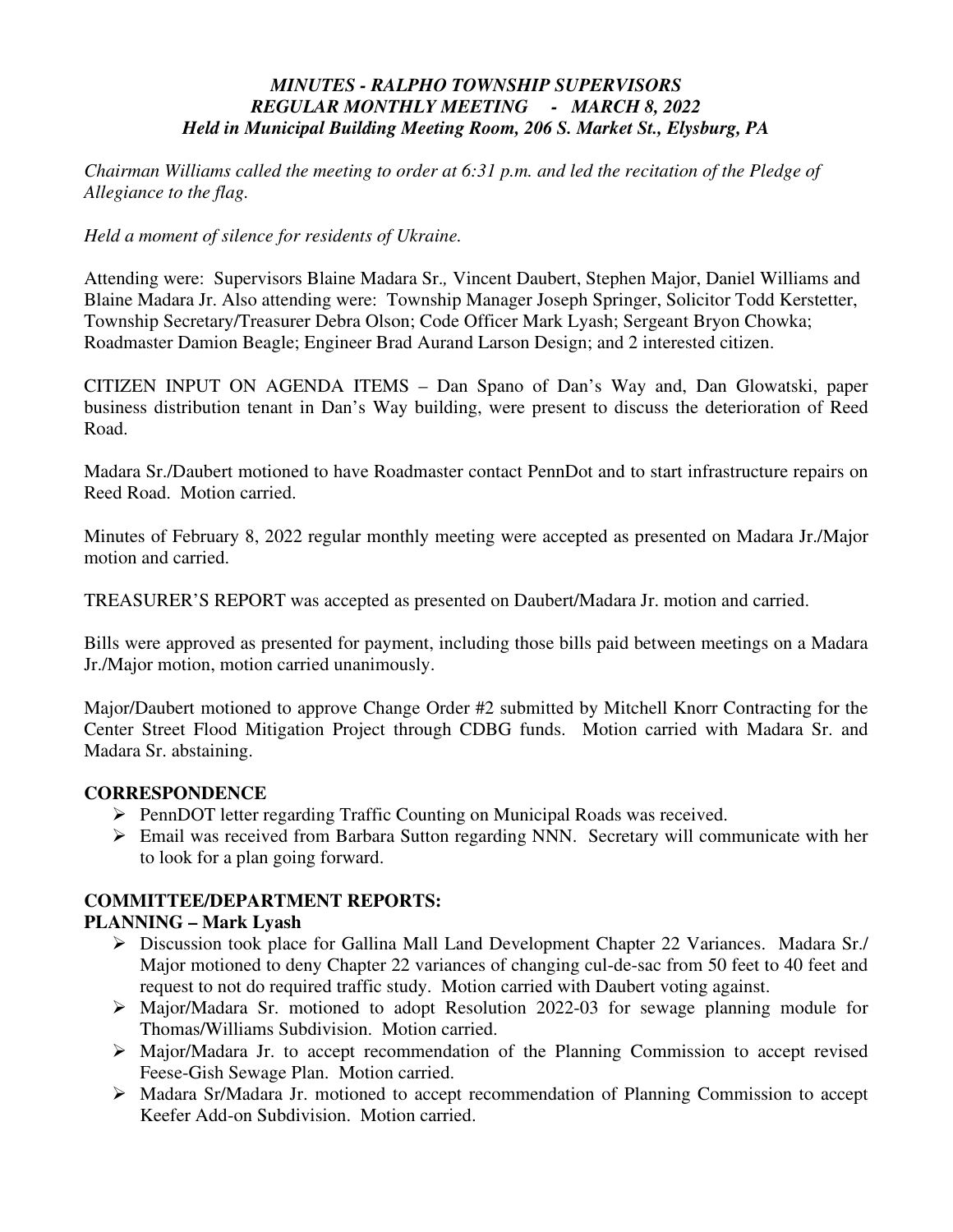### **STREET DEPARTMENT – Daubert**

- $\triangleright$  Report was received.
- Honaberger road dedication with extension of Pearle Ave inspection was discussed. Roadmaster and Lyash will inspect again next month and we can move forward at that point with process to return escrow if inspection is positive.
- Supervisor Major discussed MART project on Spruce Street. Madara Jr./Major motioned to have Lyash and Beagle meet with the engineer of the Municipal Authority to have him bid all of Spruce and Short Street to be paved along with sewer project. Township will cover costs of paving not affected by Authority project. Motion carried.
- Road projects for summer were discussed. Roadmaster provided a compilation of photos and work that needs to be done on infrastructure on several roads within the Township. Madara Sr. and Roadmaster will drive around to view roads and bring back suggestions to April meeting. Horizon paving project will be put out to bid at April meeting.
- $\triangleright$  Madara Sr./Major motioned to pay \$7,252 to Seal Master for machine rental and supplies. Motion carried.
- $\triangleright$  Street Sweeper will be \$100 per hour with new vendor for this year.

# **BUILDINGS – Madara Sr.**

- $\triangleright$  Chief Chowka is still waiting for quotes for Police station carpet and new carpet on steps of the library.
- $\triangleright$  Supervisor Daubert found someone to refinish the meeting room head table. It will be taken to her for the refinishing.

## **RECREATION – Madara Jr.**

 $\geq 16$  playground lights were put up and there are 3 more to be put up by Township staff.

# **ZONING OFFICER'S REPORT – Major**

- $\geq 6$  permits were issued and \$2,736.25 in fees were collected during February. 28 letters of correspondence were sent and 16 complaints were received for vehicles, trash, dumping and dangerous structures.
- $\triangleright$  Air BNB and Verbo rentals within the Township were discussed. Code Officer will speak with 2 residents who have properties in question. It was decided that a short-term lease is anything less than 90 days.
- Major/Madara Sr. motioned to return remaining escrow balance of \$1,769 to Tessa Varias for Robert W. and Karla Clark Minor Subdivision. Motion carried.
- $\triangleright$  Madara Jr./Madara Sr. motioned to return remaining escrow balance of \$1,874 to John Savitski for Land Development Plan. Motion carried.

### **POLICE DEPARTMENT/PUBLIC SAFETY – Williams**

- $\triangleright$  Report was read
- Chairman appointed committee of Springer, Madara Sr. and Williams to negotiate with Police collective Bargaining Agreement.
- Madara Jr./Williams motioned to approve all lists of events and any other items that they will do throughout the year by Ralpho and Elysburg Fire companies. Motion carried.

# **RECYCLING – Major**

 $\triangleright$  none